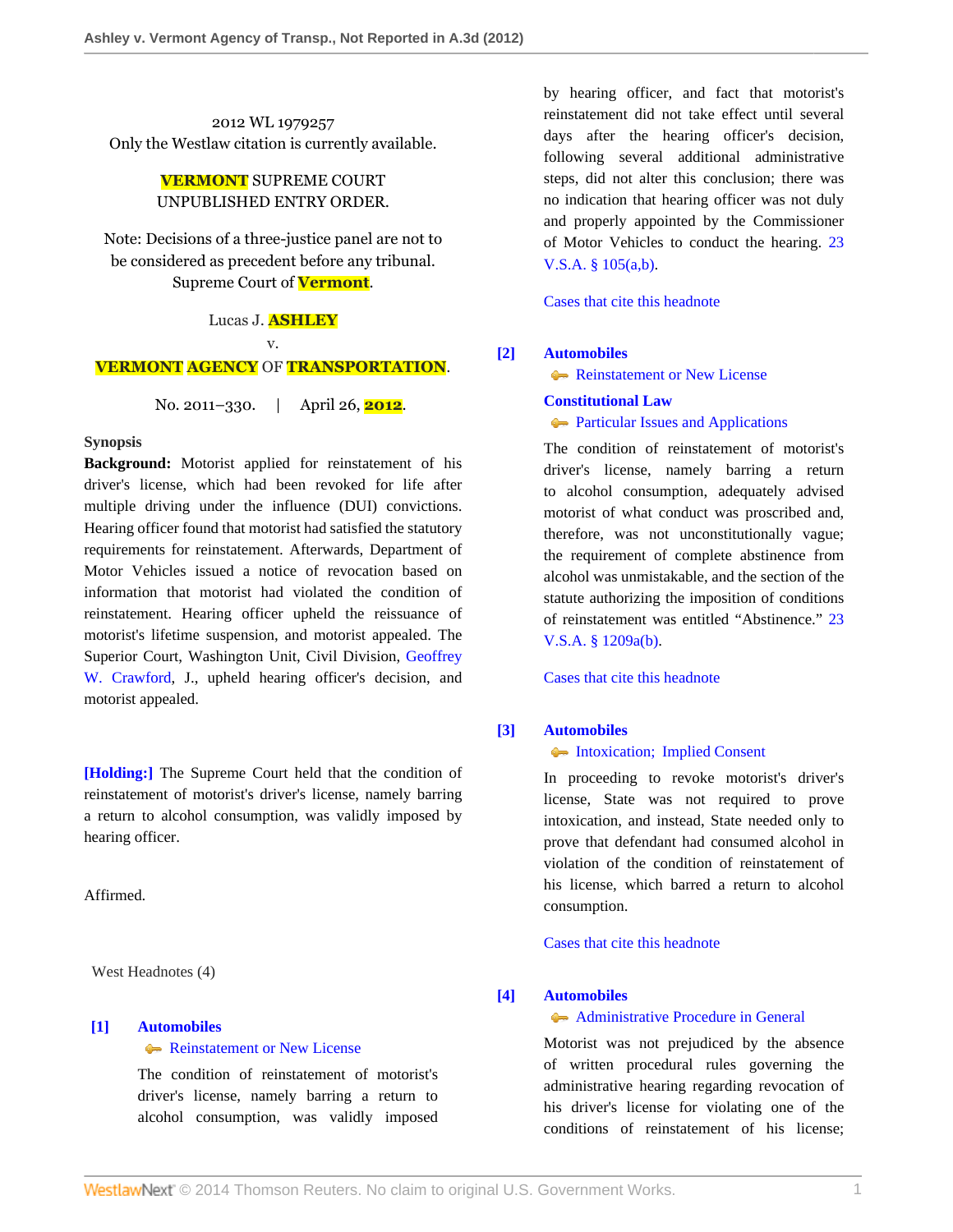hearing officer clearly explained that the applicable burden was preponderance of the evidence, as in most administrative proceedings, and there was no basis to conclude that motorist was uncertain or surprised by application of the preponderance standard.

### [Cases that cite this headnote](http://www.westlaw.com/Link/RelatedInformation/DocHeadnoteLink?docGuid=I7eb6baf1ae8a11e1b11ea85d0b248d27&headnoteId=202782883700420120717&originationContext=document&vr=3.0&rs=cblt1.0&transitionType=CitingReferences&contextData=(sc.Search))

Appealed from Superior Court, Washington Unit, Civil Division, Docket No. 90–2–11 Wncv, [Geoffrey W. Crawford,](http://www.westlaw.com/Link/Document/FullText?findType=h&pubNum=176284&cite=0157327902&originatingDoc=I7eb6baf1ae8a11e1b11ea85d0b248d27&refType=RQ&originationContext=document&vr=3.0&rs=cblt1.0&transitionType=DocumentItem&contextData=(sc.Search)) Trial Judge.

Present: [REIBER](http://www.westlaw.com/Link/Document/FullText?findType=h&pubNum=176284&cite=0141970501&originatingDoc=I7eb6baf1ae8a11e1b11ea85d0b248d27&refType=RQ&originationContext=document&vr=3.0&rs=cblt1.0&transitionType=DocumentItem&contextData=(sc.Search)), C.J., [SKOGLUND](http://www.westlaw.com/Link/Document/FullText?findType=h&pubNum=176284&cite=0197190101&originatingDoc=I7eb6baf1ae8a11e1b11ea85d0b248d27&refType=RQ&originationContext=document&vr=3.0&rs=cblt1.0&transitionType=DocumentItem&contextData=(sc.Search)) and [ROBINSON](http://www.westlaw.com/Link/Document/FullText?findType=h&pubNum=176284&cite=0175240301&originatingDoc=I7eb6baf1ae8a11e1b11ea85d0b248d27&refType=RQ&originationContext=document&vr=3.0&rs=cblt1.0&transitionType=DocumentItem&contextData=(sc.Search)), JJ.

### *ENTRY ORDER*

**\*1** In the above-entitled cause, the Clerk will enter:

Appellant Lucas J. **Ashley** appeals from a superior court order affirming an administrative hearing officer's decision to revoke appellant's driver's license for violation of a condition of reinstatement. Appellant contends: (1) the state failed to prove the violation of a condition of reinstatement; (2) the condition was void for vagueness; and (3) appellant was prejudiced by the absence of written rules and procedures at the administrative hearing. We affirm.

The record evidence may be summarized as follows. After multiple DUI convictions, appellant's operator's license was revoked for life, pursuant to [23 V.S.A. § 1208\(b\)](http://www.westlaw.com/Link/Document/FullText?findType=L&pubNum=1000883&cite=VTST23S1208&originatingDoc=I7eb6baf1ae8a11e1b11ea85d0b248d27&refType=SP&originationContext=document&vr=3.0&rs=cblt1.0&transitionType=DocumentItem&contextData=(sc.Search)#co_pp_a83b000018c76). In May 2006, appellant applied for reinstatement of his license pursuant to the provisions of [23 V.S.A. § 1209a\(b\).](http://www.westlaw.com/Link/Document/FullText?findType=L&pubNum=1000883&cite=VTST23S1209A&originatingDoc=I7eb6baf1ae8a11e1b11ea85d0b248d27&refType=SP&originationContext=document&vr=3.0&rs=cblt1.0&transitionType=DocumentItem&contextData=(sc.Search)#co_pp_a83b000018c76) Following a hearing in December 2006, a hearing officer issued a written decision, finding by a preponderance of the evidence that appellant had satisfied the statutory requirements for reinstatement. The officer therefore granted appellant's application "subject to the condition that his revocation will be put back into effect in the event any further investigation reveals a return to the consumption of alcohol or drugs."

In October 2010, the Department of Motor Vehicles issued a notice of revocation based on information that appellant had violated the condition of reinstatement. Appellant requested an administrative hearing, which was held in December 2010. Two law enforcement officers testified at the hearing. The first, a state trooper, recalled an incident in June 2010, when he responded to a call from appellant about a fight with his girlfriend. In speaking with appellant, the officer detected a "moderate odor of intoxicants" and asked appellant if he would submit to a preliminary breath test, which he refused. An officer with the Essex Police Department testified about another incident that occurred in September 2010, when she responded to a report of a fight outside the "beer tent" at the Champlain Valley Fair. The officer encountered several people outside the tent, including appellant, who appeared to the officer to be intoxicated. She observed that he was loud, belligerent, and "had the odor of intoxicants on him." She also noted that "his eyes appeared to be bloodshot and watery" and that he was having a "hard time doing what he was asked to by police officers." The officer told appellant's friends that appellant needed to leave "because of his degree of intoxication" and that they needed to stay with him.

The hearing officer found the police officers' testimony to be credible and sufficient to prove by a preponderance of the evidence that appellant had violated the condition of reinstatement that he not "return to the consumption of alcohol." The hearing officer rejected appellant's claim that the condition was either unduly vague or triggered only by evidence of habitual use of alcohol. Accordingly, the hearing officer upheld the reissuance of appellant's lifetime suspension. Appellant appealed the ruling to the superior court. Following a hearing, the court issued a written decision in August 2011, upholding the hearing officer's decision. This appeal followed.

<span id="page-1-0"></span>**\*2 [\[1](#page-0-0)]** Appellant first contends that the condition of his reinstatement barring a return to alcohol consumption was invalid because there is no proof that it was imposed by the Commissioner of Motor Vehicles as opposed to the hearing officer. Appellant relies on a subsection of the reinstatement statute, [23 V.S.A. § 1209a\(b\)](http://www.westlaw.com/Link/Document/FullText?findType=L&pubNum=1000883&cite=VTST23S1209A&originatingDoc=I7eb6baf1ae8a11e1b11ea85d0b248d27&refType=SP&originationContext=document&vr=3.0&rs=cblt1.0&transitionType=DocumentItem&contextData=(sc.Search)#co_pp_a83b000018c76), which provided at the time of his suspension that if, after a hearing, "the commissioner, or a medical review board convened by the commissioner, is satisfied by a preponderance of the evidence that the applicant has abstained for the required number of years[,] ... has successfully completed a therapy program ... and the person appreciates that he or she cannot drink any amount of alcohol and drive safely, the person's license shall be reinstated immediately upon such conditions as the commissioner may  $impose.$ <sup>"[1](#page-3-0)</sup>

<span id="page-1-1"></span>The trial court here correctly rejected appellant's claim, noting that the Commissioner is broadly authorized by statute to "appoint a hearing examiner to conduct hearings" in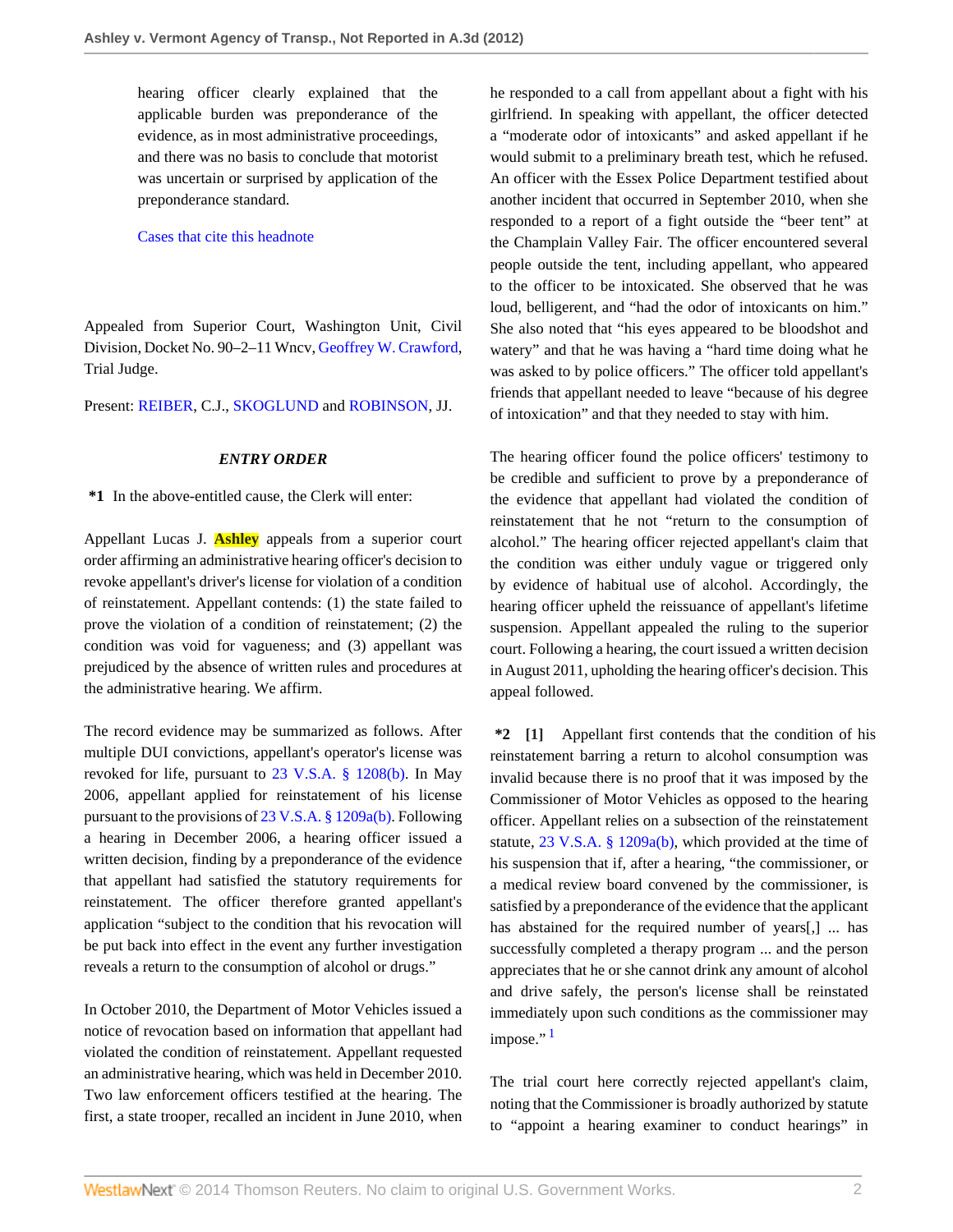matters concerning "the administration of the laws relating to motor vehicles." [23 V.S.A. § 105\(a\).](http://www.westlaw.com/Link/Document/FullText?findType=L&pubNum=1000883&cite=VTST23S105&originatingDoc=I7eb6baf1ae8a11e1b11ea85d0b248d27&refType=SP&originationContext=document&vr=3.0&rs=cblt1.0&transitionType=DocumentItem&contextData=(sc.Search)#co_pp_8b3b0000958a4) The same statute also authorizes an appeal generally from "the decision of a hearing under subsection (a)," *id.* [§ 105\(b\)](http://www.westlaw.com/Link/Document/FullText?findType=L&pubNum=1000883&cite=VTST23S105&originatingDoc=I7eb6baf1ae8a11e1b11ea85d0b248d27&refType=SP&originationContext=document&vr=3.0&rs=cblt1.0&transitionType=DocumentItem&contextData=(sc.Search)#co_pp_a83b000018c76), rather than specifically from a decision by the Commissioner, further indicating that the Legislature contemplated appeals from decisions rendered either by the Commissioner or the designated hearing officer. The fact that appellant's reinstatement did not take effect until several days after the hearing officer's decision, following several additional administrative steps, does not alter this conclusion. Nor has appellant adduced any evidence to suggest that the hearing officer in this proceeding was not duly and properly appointed by the Commissioner to conduct the hearing. See *[State Dep't of Taxes v. Tri–State Indus.](http://www.westlaw.com/Link/Document/FullText?findType=Y&serNum=1980112271&pubNum=162&originationContext=document&vr=3.0&rs=cblt1.0&transitionType=DocumentItem&contextData=(sc.Search)) Laundries, Inc.,* 138 **Vt**[. 292, 294, 415 A.2d 216 \(1980\)](http://www.westlaw.com/Link/Document/FullText?findType=Y&serNum=1980112271&pubNum=162&originationContext=document&vr=3.0&rs=cblt1.0&transitionType=DocumentItem&contextData=(sc.Search)) (observing that we presume that "actions of administrative **agencies** are correct, valid and reasonable, absent a clear and convincing showing to the contrary"); accord *[TD Banknorth,](http://www.westlaw.com/Link/Document/FullText?findType=Y&serNum=2017094702&pubNum=162&originationContext=document&vr=3.0&rs=cblt1.0&transitionType=DocumentItem&contextData=(sc.Search)) N.A. v. Dep't of Taxes,* 185 **Vt**[. 45, 967 A.2d 1148, 2008](http://www.westlaw.com/Link/Document/FullText?findType=Y&serNum=2017094702&pubNum=162&originationContext=document&vr=3.0&rs=cblt1.0&transitionType=DocumentItem&contextData=(sc.Search)) **VT** [120, ¶ 8, n. 5](http://www.westlaw.com/Link/Document/FullText?findType=Y&serNum=2017094702&pubNum=162&originationContext=document&vr=3.0&rs=cblt1.0&transitionType=DocumentItem&contextData=(sc.Search)).

<span id="page-2-0"></span>**[\[2\]](#page-0-1)** Even if the condition of reinstatement was validly imposed, appellant further contends that it violated due process because it did not advise appellant of what conduct was proscribed, and therefore was unconstitutionally vague. See *[In re Rusty Nail Acquisition, Inc.,](http://www.westlaw.com/Link/Document/FullText?findType=Y&serNum=2019550622&pubNum=162&originationContext=document&vr=3.0&rs=cblt1.0&transitionType=DocumentItem&contextData=(sc.Search))* 186 **Vt**. 195, 980 [A.2d 758, 2009](http://www.westlaw.com/Link/Document/FullText?findType=Y&serNum=2019550622&pubNum=162&originationContext=document&vr=3.0&rs=cblt1.0&transitionType=DocumentItem&contextData=(sc.Search)) **VT** 68, ¶ 12 (explaining that statutes and regulations are unconstitutionally vague when they "fail to provide sufficient notice of what conduct is prohibited"). More specifically, appellant claims that the condition that he not "return to the consumption of alcohol" could reasonably be interpreted to prohibit "the resumption of a[n] habitual use of alcohol" rather than total abstinence. The trial court disagreed, concluding that considered in context the condition could only mean complete abstinence.

**\*3** We agree. As we have explained, the meaning of a provision and what it reasonably conveys must be determined from the context in which it is used and the "overall regulation." *Id.* [¶ 17, 980 A.2d 758.](http://www.westlaw.com/Link/Document/FullText?findType=Y&serNum=2019550622&pubNum=162&originationContext=document&vr=3.0&rs=cblt1.0&transitionType=DocumentItem&contextData=(sc.Search)) Viewed in this light, the requirement of complete abstinence from alcohol is unmistakable. The section of the statute authorizing the imposition of conditions of reinstatement is entitled, "Abstinence." [23 V.S.A. § 1209a\(b\).](http://www.westlaw.com/Link/Document/FullText?findType=L&pubNum=1000883&cite=VTST23S1209A&originatingDoc=I7eb6baf1ae8a11e1b11ea85d0b248d27&refType=SP&originationContext=document&vr=3.0&rs=cblt1.0&transitionType=DocumentItem&contextData=(sc.Search)#co_pp_a83b000018c76) The section provides that reinstatement is available for persons with lifetime suspensions only upon a showing of "total abstinence from consumption of alcohol" for three years, and goes on to explain that reinstatement is permissible only upon a finding "that the person appreciates that he or she cannot drink any

amount of alcohol and drive safely." *Id.* Nothing in the wording of the condition contradicts this plain message that the "return to consumption of alcohol" from years of complete abstinence simply means no longer abstinent or no longer refraining completely from indulgence. The condition required complete abstinence. Accordingly, we find no merit to appellant's claim.

<span id="page-2-3"></span><span id="page-2-1"></span>**[\[3\]](#page-0-2)** Appellant next contends that, even with this understanding, there was insufficient evidence of a violation. The hearing officer was the factfinder in this proceeding and as such we will uphold his findings and credibility assessments if reasonably supported by the evidence. *[Pratt](http://www.westlaw.com/Link/Document/FullText?findType=Y&serNum=1984151777&pubNum=162&originationContext=document&vr=3.0&rs=cblt1.0&transitionType=DocumentItem&contextData=(sc.Search)) v. Dep't of Soc. Welfare,* 145 **Vt**[. 138, 142, 482 A.2d 1389](http://www.westlaw.com/Link/Document/FullText?findType=Y&serNum=1984151777&pubNum=162&originationContext=document&vr=3.0&rs=cblt1.0&transitionType=DocumentItem&contextData=(sc.Search)) [\(1984\).](http://www.westlaw.com/Link/Document/FullText?findType=Y&serNum=1984151777&pubNum=162&originationContext=document&vr=3.0&rs=cblt1.0&transitionType=DocumentItem&contextData=(sc.Search)) As noted, the hearing officer relied on the testimony of two law enforcement officers, and particularly the officer who responded to the incident at the Champlain Valley Fair, who testified that she was familiar with DUI processing and that appellant appeared to be intoxicated based on the odor of alcohol from his person, his bloodshot and watery eyes, his loud and belligerent behavior, and his difficulty responding to the officer's directions.<sup>[2](#page-3-1)</sup> We have repeatedly held that a factfinder is entitled to credit an experienced officer's conclusion that a suspect is intoxicated based on such observations as the odor of alcohol, bloodshot and watery eyes, impaired motor skills, and the like. See, e.g., *[State v.](http://www.westlaw.com/Link/Document/FullText?findType=Y&serNum=2016752030&pubNum=162&originationContext=document&vr=3.0&rs=cblt1.0&transitionType=DocumentItem&contextData=(sc.Search)) McGuigan,* 184 **Vt**[. 441, 965 A.2d 511, 2008](http://www.westlaw.com/Link/Document/FullText?findType=Y&serNum=2016752030&pubNum=162&originationContext=document&vr=3.0&rs=cblt1.0&transitionType=DocumentItem&contextData=(sc.Search)) **VT** 111, ¶¶ 22– [23;](http://www.westlaw.com/Link/Document/FullText?findType=Y&serNum=2016752030&pubNum=162&originationContext=document&vr=3.0&rs=cblt1.0&transitionType=DocumentItem&contextData=(sc.Search)) *State v. Freeman,* 177 **Vt**[. 478, 857 A.2d 295, 2004](http://www.westlaw.com/Link/Document/FullText?findType=Y&serNum=2004607769&pubNum=162&originationContext=document&vr=3.0&rs=cblt1.0&transitionType=DocumentItem&contextData=(sc.Search)) **VT** [56, ¶¶ 4, 8–9](http://www.westlaw.com/Link/Document/FullText?findType=Y&serNum=2004607769&pubNum=162&originationContext=document&vr=3.0&rs=cblt1.0&transitionType=DocumentItem&contextData=(sc.Search)) (mem.). In this case, the State was not required to prove *intoxication;* it needed only to prove that appellant consumed alcohol. The record here reasonably supports the finding that appellant had returned to consuming alcohol, and thereby violated the condition of reinstatement.

<span id="page-2-2"></span>**[\[4\]](#page-0-3)** Finally, appellant contends that he was prejudiced by the absence of written procedural rules governing the administrative hearing. We need not determine whether written procedural rules were statutorily required. Although the absence of a clear and transparent adjudicatory process in the context of a hearing to revoke a driver's license is concerning, in this case there is no support for appellant's claim that he was prejudiced. Appellant asserts that he was uncertain as to the applicable burden of proof at the hearing, yet the record shows that the hearing officer clearly explained that the applicable burden was preponderance of the evidence, as in most administrative proceedings, and appellant's counsel responded, "[o]ne would presume." Thus, there is no basis to conclude that appellant was uncertain or surprised by application of the preponderance standard. Appellant also